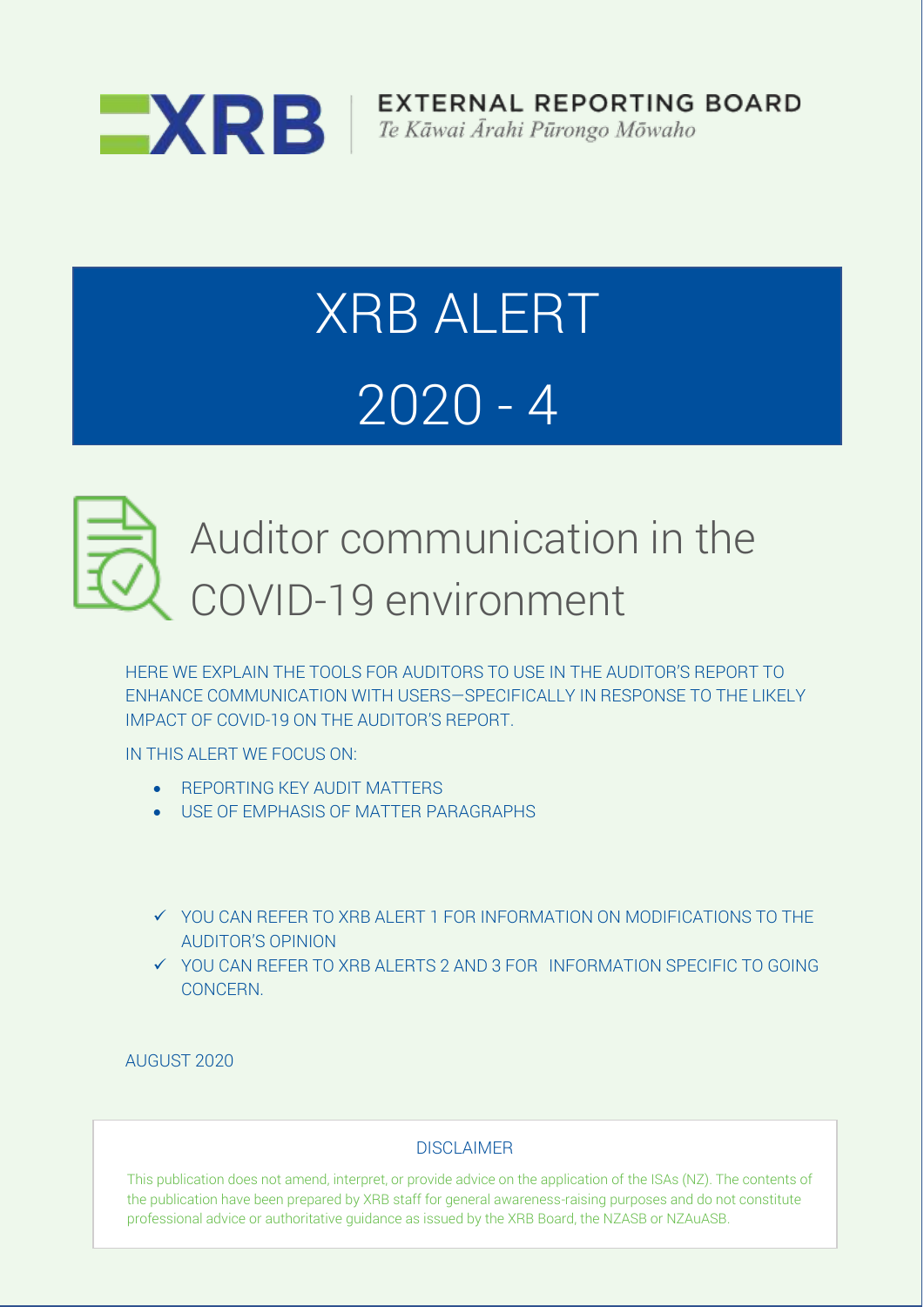#### REPORTING KEY AUDIT MATTERS (KAMS)

#### [ISA \(NZ\) 701](https://www.xrb.govt.nz/assurance-standards/auditing-standards/isa-nz-701/) Communicating Key Audit Matters in the Independent Auditor's Report

The reporting of KAMs responds to calls from users for the auditor to provide more insights about the audit process.

Auditors will consider the impact of COVID-19 when reporting KAMs. The importance of transparent communication is heightened in the current environment to enhance confidence in the audit process and the financial statements.

KAMs provide a basis for users to further engage with the entity.

#### WHEN ARE KAMS REPORTED?

Auditors of Financial Market Conduct (FMC) reporting entities considered to have a higher level of public accountability are required to report KAMs in the auditor's report.

The auditor is prohibited from reporting KAMs if the auditor disclaims an opinion.

Auditors may voluntarily communicate KAMs for other entities.

#### WHAT SHOULD BE REPORTED AS A KAM?

KAMs provide an opportunity to share the matters that, in the auditor's judgement, were of most significance in the audit of the financial statements.

KAMs are selected from matters communicated with those charged with governance.

The auditor is required to:

- Identify the KAM.
- Refer to related disclosure(s), if any, in the financial statements. This helps the user understand how the entity has addressed the matter.
- Explain why the matter is a KAM.
- Say something about how the KAM was addressed in the audit.

The specifics of the description are left to the judgement of the auditor.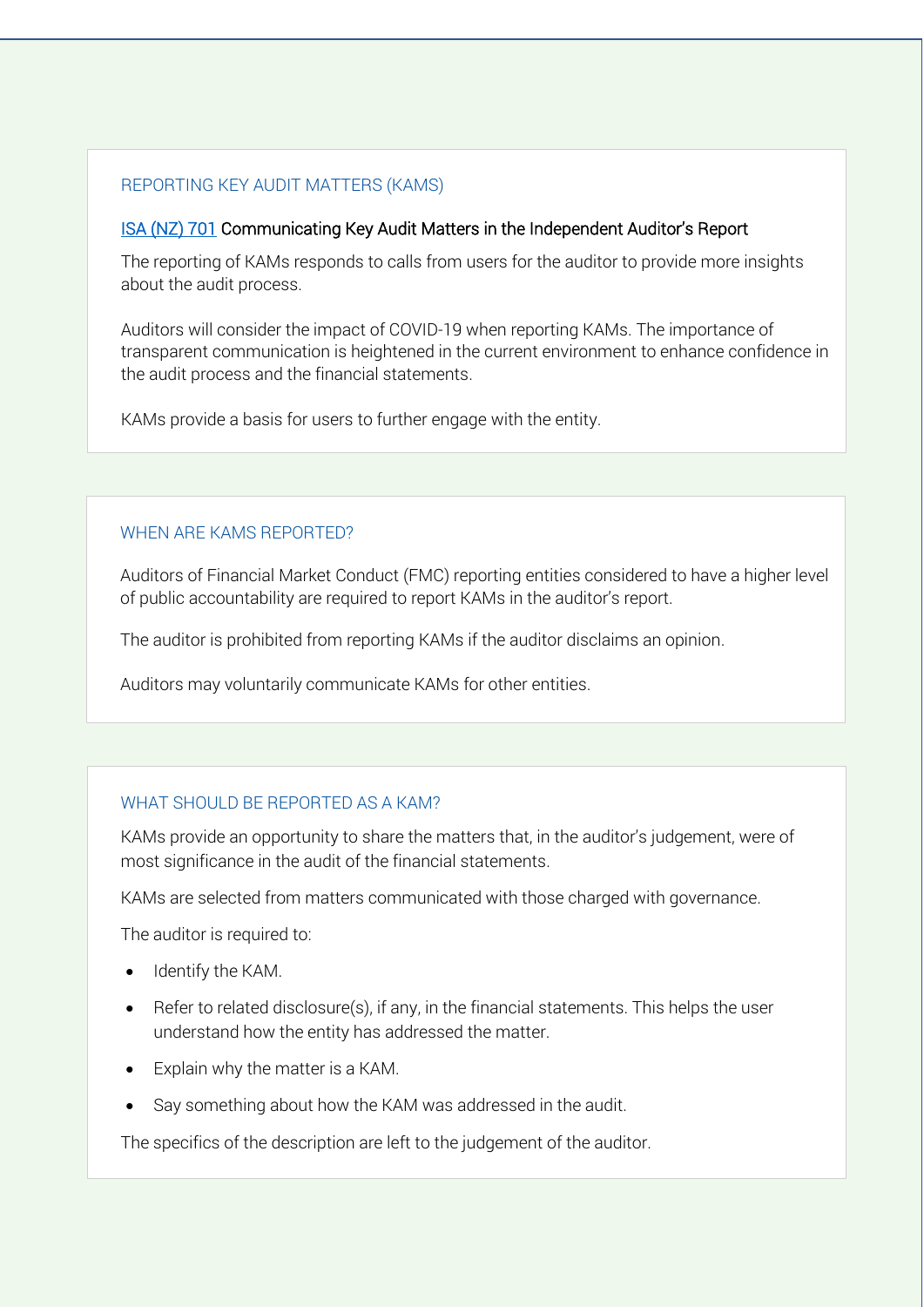#### HOW DOES COVID-19 IMPACT ON THE REPORTING OF KAMS?

Considering the uncertainties regarding future impacts of COVID-19, auditors may address the risk of that uncertainty in KAMs. Additional focus may be needed in determining what and how to report KAMs. The effect on the entity's financial position or performance could significantly impact on the audit procedures undertaken, especially where there are significant management judgements.

New types of KAMs—not previously seen—requiring significant auditor attention may arise due to:

- Difficulty in obtaining audit evidence, e.g. inventory existence.
- Specific events or transactions that impact financial statement items in different ways, give rise to new items or transactions, or unusual or once off transactions may arise, e.g. expected credit losses in assessing doubtful debt provisions due to COVID-19.

KAMs previously reported may be impacted by:

- New responses to how the KAM was addressed, e.g. how the change in the risks caused by COVID-19 has impacted the audit approach.
- Expanded KAMs around disclosures and particular scenarios and sensitivities.
- Re-ordering the KAMs with the most important KAM as the first KAM.
- Repositioning where KAMs are included in the auditor's report.

#### WHAT IS NOT REPORTED AS A KAM?

If the auditor includes a Material Uncertainty Related to Going Concern (MURGC) section, this by its very nature is likely to meet the definition of a KAM, however it is not described in the KAM section of the Auditor's Report. Rather a MURGC section is required to communicate this going concern matter that is important to user's understanding of the financial statements in its own section with its own heading<sup>1</sup>.

"Close calls", where the auditor identifies conditions which cast doubt over going concern, but where audit evidence confirms that no material uncertainty exists, may be reflected as a KAM. You can refer to **XRB Alert 1** as well as **ISA (NZ) 570** (Revised) and **ISA (NZ) 705** (Revised) <sup>2</sup> for more detailed information.

1 ISA (NZ) 570 (Revised), *Going Concern*, paragraph 22 and A28

2 ISA (NZ) 705 (Revised), *Modifications to the Opinion in the Independent Auditor's Report*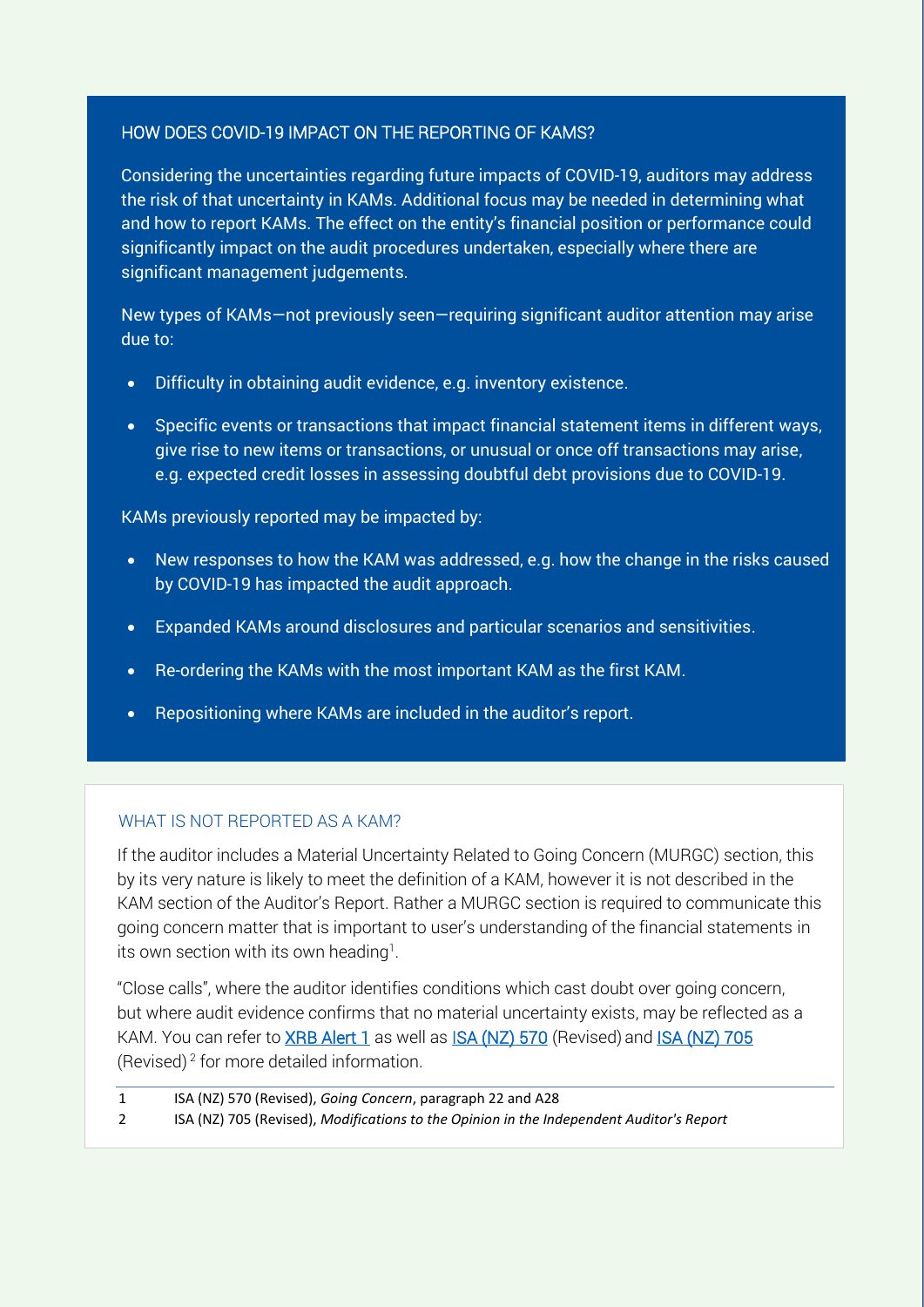#### USE OF EMPHASIS OF MATTER (EOM) PARAGRAPHS

An auditor may consider it necessary to draw users' attention to specific disclosures in the financial statements, which they consider are so important that it is fundamental to users' understanding of the financial statements, by including an EOM paragraph in their auditor's report (refer to **ISA (NZ) 706 (Revised)**<sup>3</sup>).

What is considered "fundamental to users' understanding of the financial statements" is a matter of the auditor's professional judgement and is specific to the entity's circumstances.

The EOM refers to:

- the matter being emphasised;
- where the relevant disclosures can be found in the financial statements; and
- states that the auditor's opinion is not modified in respect of the matter.

Auditors should remain mindful that widespread use of EOM paragraphs may diminish the effectiveness of the communication of such matters.

The placement of EOM paragraphs in the auditor's report depends on the nature of the information to be communicated, and the relative significance of the matter.

If KAMs are not communicated, the auditor may communicate An EOM is not used when a matter is already communicated as a KAM or if the audit opinion has been modified

Auditor judgement is needed in deciding when to use an EOM. It is important that they are not overused.

An EOM is used only where the auditor wants to draw users' attention to a matter they believe is of fundamental importance to the users' understanding of the financial statements.

how COVID-19 impacted the audit using an EOM if appropriate to the circumstances. If KAMs are reported and a matter meets the definition of a KAM and an 'Emphasis of Matter', it is reported as a KAM only. This allows the auditor to include additional information in the description of the KAM.

Examples of circumstances where the auditor might consider it necessary to include an EOM paragraph include:

- 1. An entity discloses information about the impact of COVID-19, however no MURGC exists. If this matter does not meet the criteria of a KAM, or if KAM reporting is not required, an EOM might be used to highlight the disclosure if the auditor considers the information is fundamental to the users' understanding.
- 2. A significant subsequent event, and a major catastrophe that has had, or continues to have, a significant effect on the entity's financial position<sup>4</sup>. Going into lock down, and the impact on uncertainty due to COVID-19, between the date of the financial statements and the date of the auditor's report might be an example of a significant subsequent event.
- 3 ISA (NZ) 706 (Revised), *Emphasis of Matter Paragraphs and Other Matter Paragraphs in the Independent Auditor's Report*

4 ISA (NZ) 706 (Revised), paragraph A5